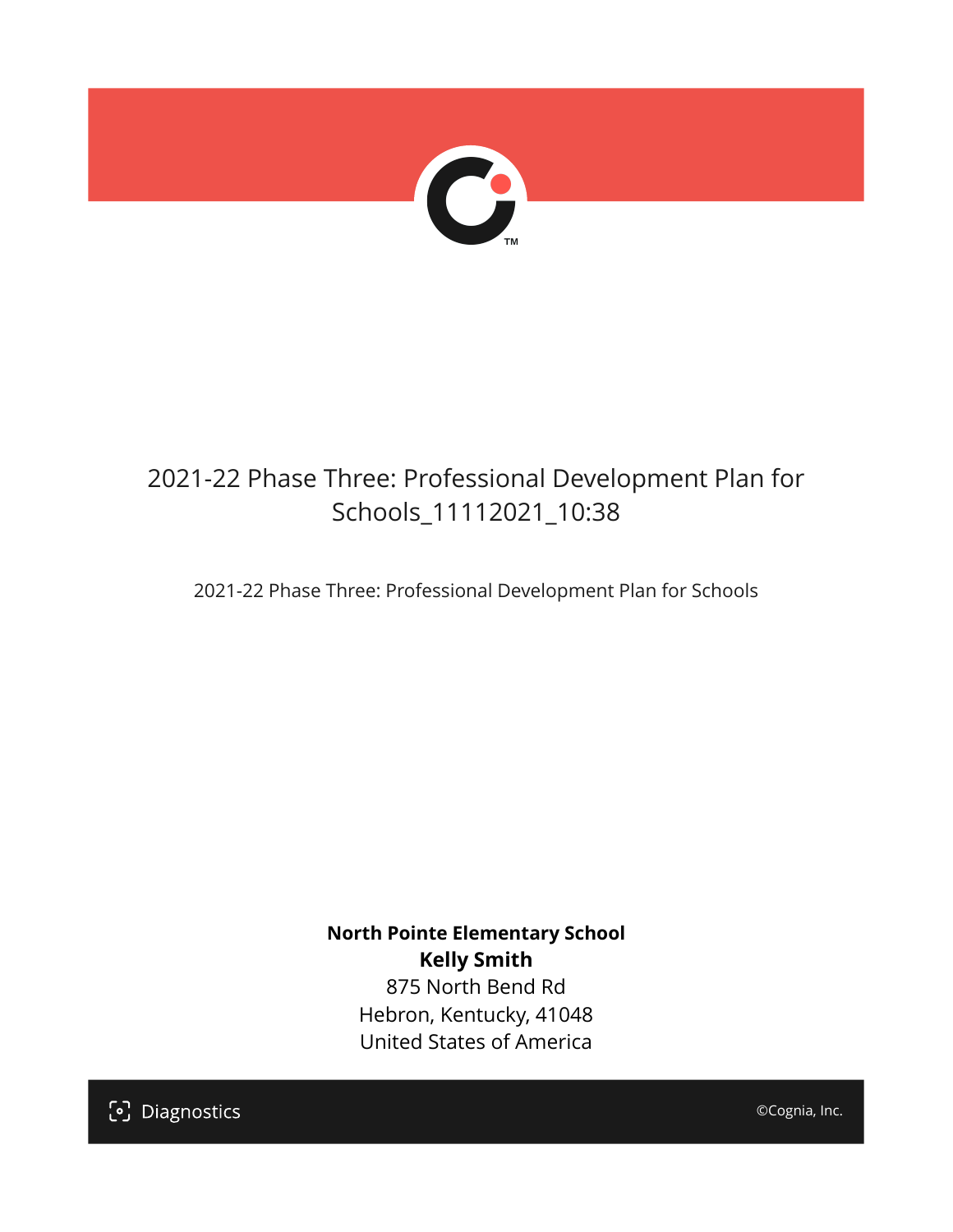2021-22 Phase Three: Professional Development Plan for Schools - 2021-22 Phase Three: Professional Development Plan for

Schools\_11112021\_10:38 - Generated on 11/28/2021

North Pointe Elementary School

## **Table of Contents**

| 2021-22 Phase Three: Professional Development Plan for Schools |  |
|----------------------------------------------------------------|--|
| Attachment Summary                                             |  |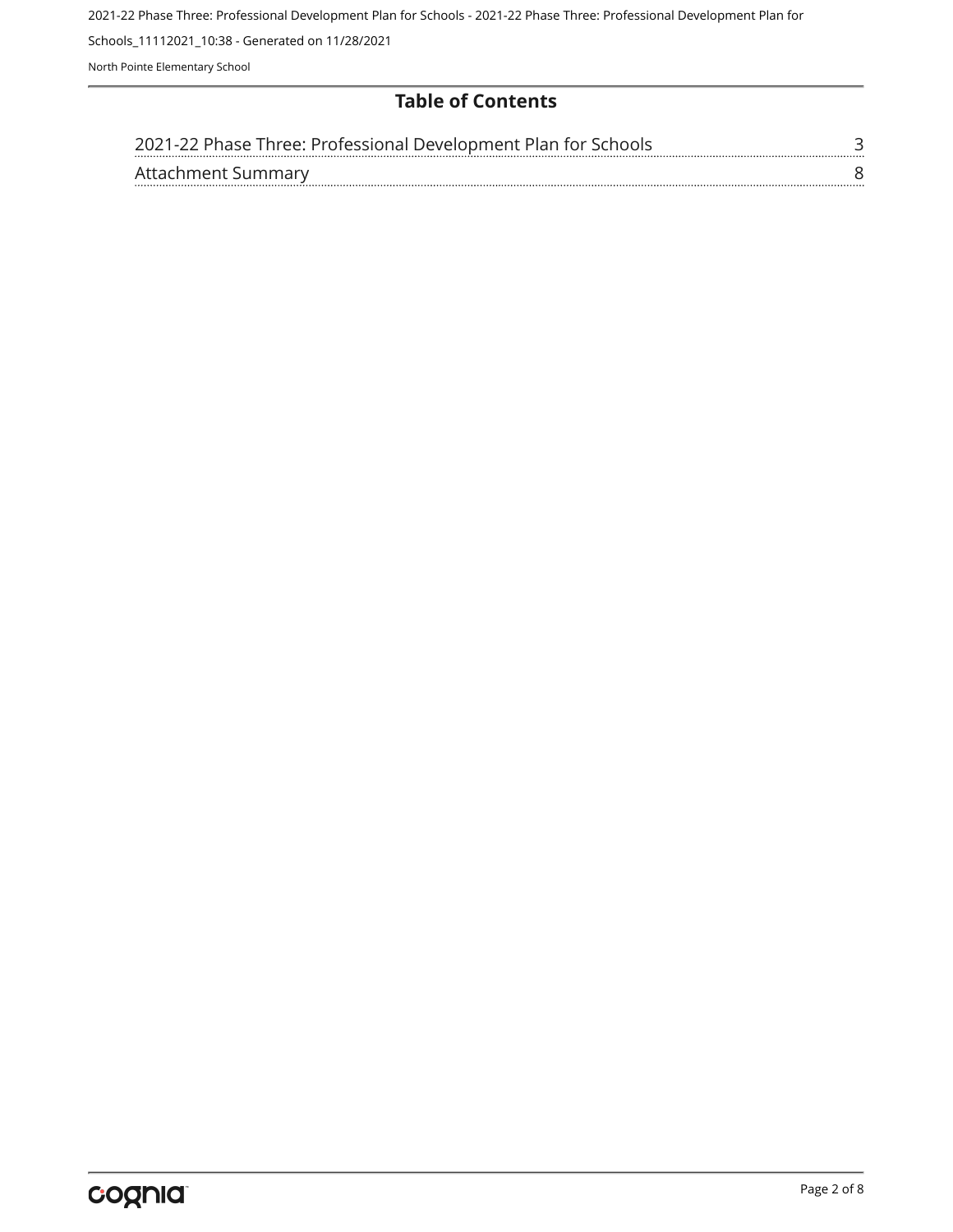2021-22 Phase Three: Professional Development Plan for Schools - 2021-22 Phase Three: Professional Development Plan for Schools\_11112021\_10:38 - Generated on 11/28/2021 North Pointe Elementary School

## <span id="page-2-0"></span>**2021-22 Phase Three: Professional Development Plan for Schools**

The purpose of this diagnostic is to support the school in designing and implementing a professional development plan that aligns to the goals established in KRS 158.6451 and the local needs assessment. The basis of the professional development plan aligns to [704 KAR 3:035,](https://apps.legislature.ky.gov/Law/kar/704/003/035.pdf) which states the following:

Annual Professional Development Plan:

Section 2. Each local school and district shall develop a process to design a professional development plan that meets the goals established in KRS 158.6451 and in the local needs assessment. A school professional development plan shall be incorporated into the school improvement plan and shall be made public prior to the implementation of the plan. The local district professional development plan shall be incorporated into the district improvement plan and posted to the local district Web site prior to the implementation of the plan.

Section 3. Each school and local district professional development plan shall contain the following elements:

1. A clear statement of the school or district mission

2. Evidence of representation of all persons affected by the professional development plan

3. A needs assessment analysis

4. Professional development objectives that are focused on the school or district mission, derived from the needs assessment, and specify changes in educator practice needed to improve student achievement; and

5. A process for evaluating impact on student learning and improving professional learning, using evaluation results

Research demonstrates a positive link between high-quality professional learning (HQPL), teaching practices and student outcomes. Effective professional learning not only has the potential to improve both classroom instruction and student outcomes, but also it can be effective in recruiting and retaining teachers. When designing and/or selecting HQPL at the local level, it is important to ensure alignment to the characteristics of [High-Quality Professional](https://protect-us.mimecast.com/s/t_VKCmZ28lUj9ElyiG-gxw?domain=education.ky.gov)  [Learning](https://protect-us.mimecast.com/s/t_VKCmZ28lUj9ElyiG-gxw?domain=education.ky.gov).

1. What is the school's mission?

Representing and in partnership with our stakeholders, the Boone County School District recognizes that all children can learn and dedicates itself to providing a challenging educational environment that allows each student to achieve his or her highest potential as a learner and citizen. The mission of the professional learning program for Boone County Schools is create a system of sustainable, aligned district professional learning opportunities in order to allow all educators to be actively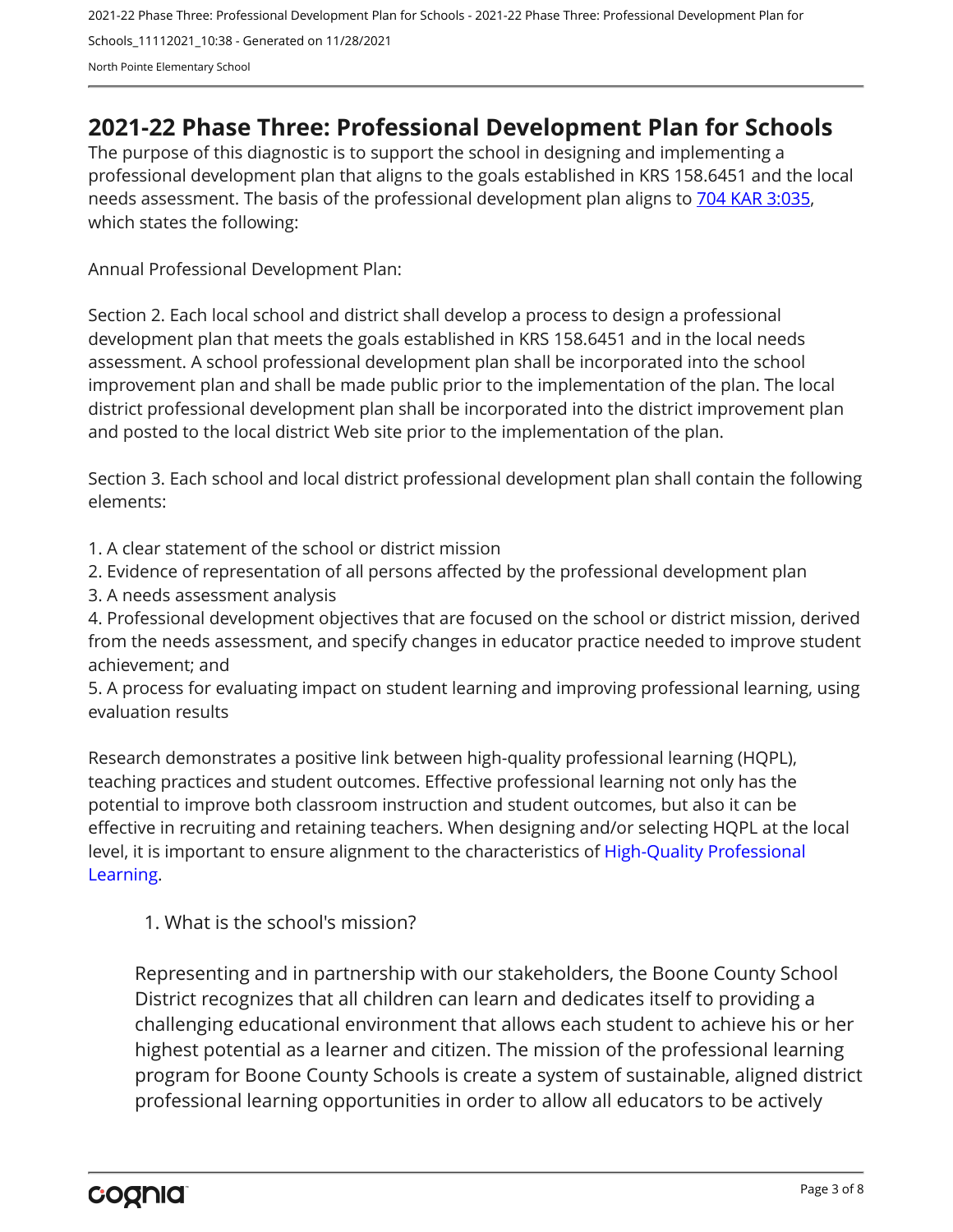2021-22 Phase Three: Professional Development Plan for Schools - 2021-22 Phase Three: Professional Development Plan for Schools\_11112021\_10:38 - Generated on 11/28/2021

North Pointe Elementary School

engaged and involved in their personalized professional learning so that we are equipped as a system to meet the educational needs of all students.

2. The needs assessment provides the framework for **all** schools to clearly identify their most critical areas for improvement that will be addressed in the planning process through the development of goals, objectives, strategies and activities.

Based on the most critical areas for improvement identified in the completed needs assessment per [703 KAR 5:225](https://apps.legislature.ky.gov/law/kar/703/005/225.pdf) (3), what are the school's **top two priorities** for professional development that support continuous improvement?

(1) RTI 2.0: School teams will work in weekly PLC meetings in order to address the 4 DuFour Questions of: 1. What do students need to know and be able to do? 2. How do we know they have learned it? 3. What do we do if they have not learned it? 4. What do we do when they have learned it? (2) School teams will align and implement schoolwide Tier 1 phonics instruction. (See Attached)

3. How do the identified **top two priorities** of professional development relate to school goals?

The development and refinement of RTI 2.0 processes relate to school goals because it directly ties to all instructional areas and lends itself to the implementation of systemic remediation, in Tier 2 and Tier 3, supporting a targeted interventions system, thus reducing the achievement gap. Implementing a school wide phonics scope and sequence plan will help ensure that all students are reading on grade level, which will affect achievement in all subject areas.

4a. For the first priority need, what are the specific objectives for the professional development aligned to the school goal(s)? Consider the long and short term changes that need to occur in order to meet the goal.

(See Attached)

4b. What are the intended results? (student outcomes; educator beliefs, practices, etc.)

The intended results would yield an increase in teacher efficacy, improve student achievement levels, and reduce novice or bottom quartile student performance. (See Attachment)

4c. What will be the indicators of success? Consider the completed actions or markers that need to occur that would indicate the goals and objectives have been achieved.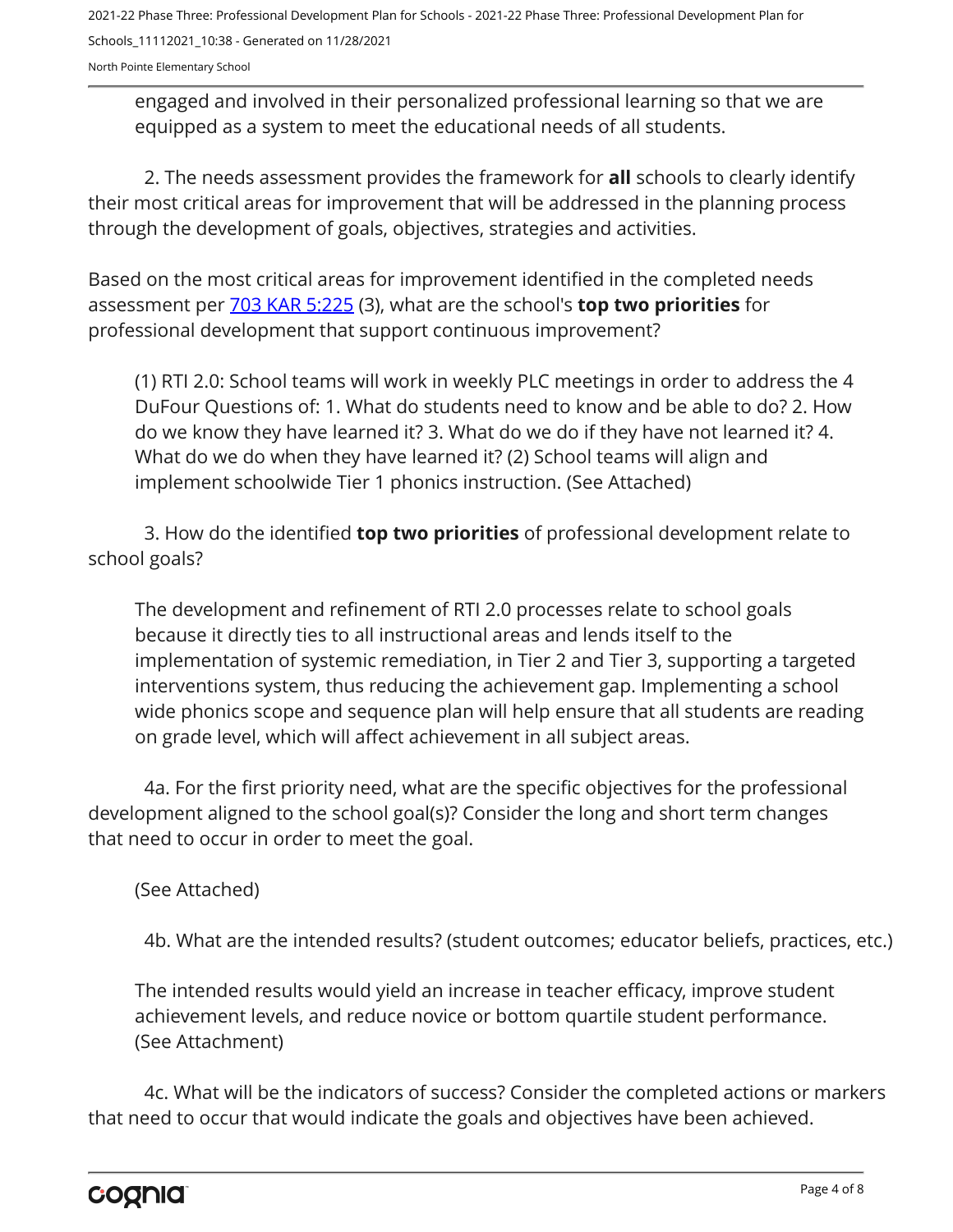(See Attached)

4d. Who is the targeted audience for the professional development?

Teachers would be the targeted audience for the professional development.

4e. Who is impacted by this component of professional development? (students, teachers, principals, district leaders, etc.)

Students would be the primary group impacted by these components.

4f. What resources are needed to support the professional development? (staff, funding, technology, materials, time, etc.)

The district's timeline for full implementation of RTI 2.0 incorporates a three year plan.

4g. What ongoing supports will be provided for professional development implementation? (coaching, professional learning communities, follow up, etc.)

Professional learning communities, feedback through walkthroughs, and ongoing coaching will be offered as ongoing supports for professional development implementation.

4h. How will the professional development be monitored for evidence of implementation? Consider data (student work samples, grade-level assessments, classroom observations, etc.) that will be gathered, persons responsible and frequency of data analysis.

Professional development effectiveness will be evidenced through on-going assessment data including grade level common assessments, district CASE assessments, STAR assessments, and KPREP data. In addition, walkthrough observations will be utilized to monitor implementation.

5a. For the second priority need, what are the specific objectives for the professional development aligned to the school goal(s)? Consider the long and short term changes that need to occur in order to meet the goal.

(See Attached)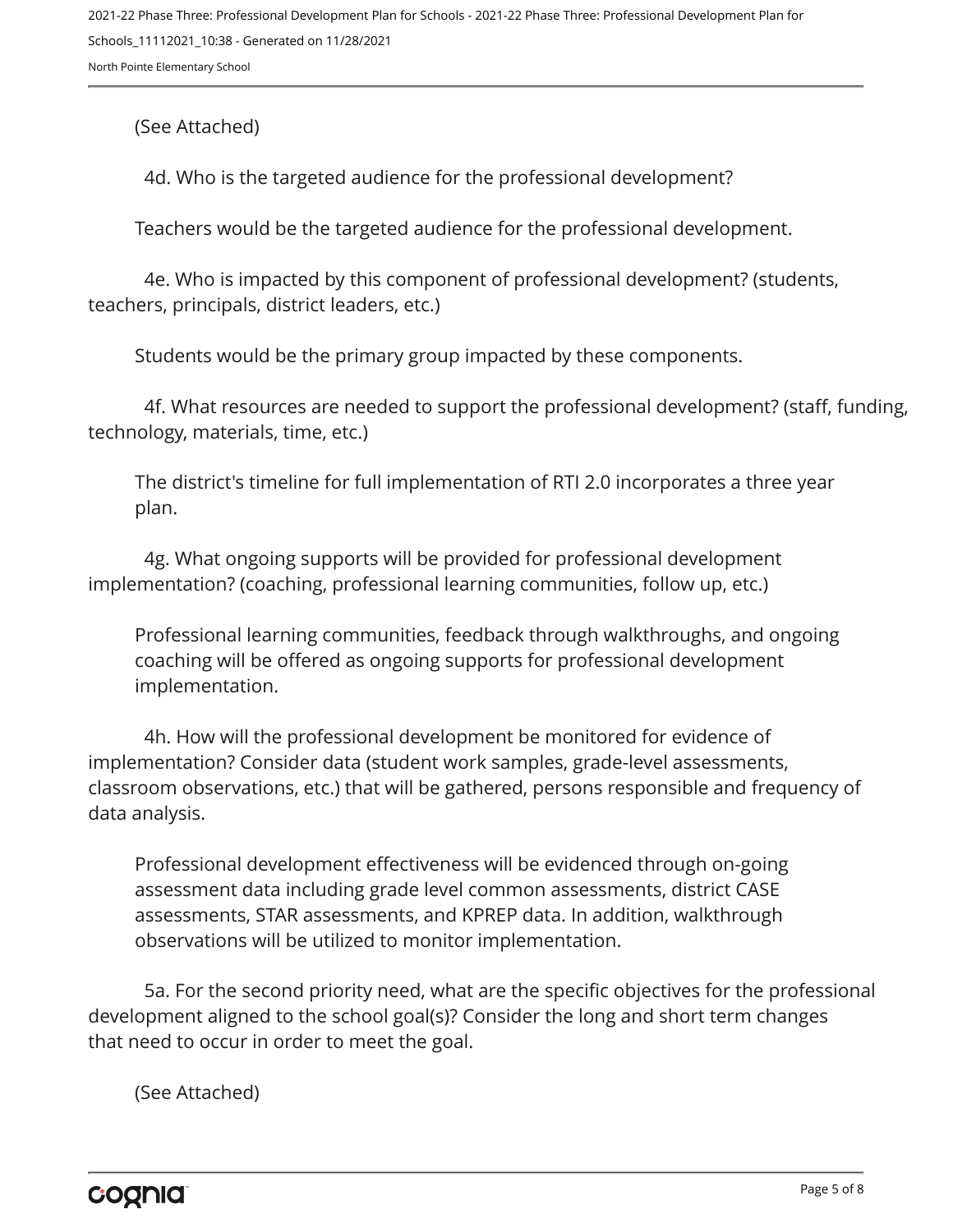2021-22 Phase Three: Professional Development Plan for Schools - 2021-22 Phase Three: Professional Development Plan for Schools\_11112021\_10:38 - Generated on 11/28/2021

North Pointe Elementary School

5b. What are the intended results? (student outcomes; educator beliefs, practices, etc.)

The intended results would yield improved student achievement levels and reduce novice or bottom quartile student performance.

5c. What will be the indicators of success? Consider the completed actions or markers that need to occur that would indicate the goals and objectives have been achieved.

(See Attached)

5d. Who is the targeted audience for the professional development?

Teachers would be the targeted audience for the professional development.

5e. Who is impacted by this component of professional development? (students, teachers, principals, district leaders, etc.)

Students would be the primary group impacted by these components.

5f. What resources are needed to support the professional development? (staff, funding, technology, materials, time, etc.)

All needed materials for our professional learning plans have already been purchased. We would need time for teachers to work together to develop an aligned scope and sequence and time for training of all teaching staff.

5g. What ongoing supports will be provided for professional development implementation? (coaching, professional learning communities, follow up, etc.)

Professional learning communities, feedback through walkthroughs, and ongoing coaching will be offered as ongoing supports for professional development implementation.

5h. How will the professional development be monitored for evidence of implementation? Consider data (student work samples, grade-level assessments, classroom observations, etc.) that will be gathered, persons responsible and frequency of data analysis.

Professional development effectiveness will be evidenced through on-going assessment data including grade level common assessments, Fast Bridge data,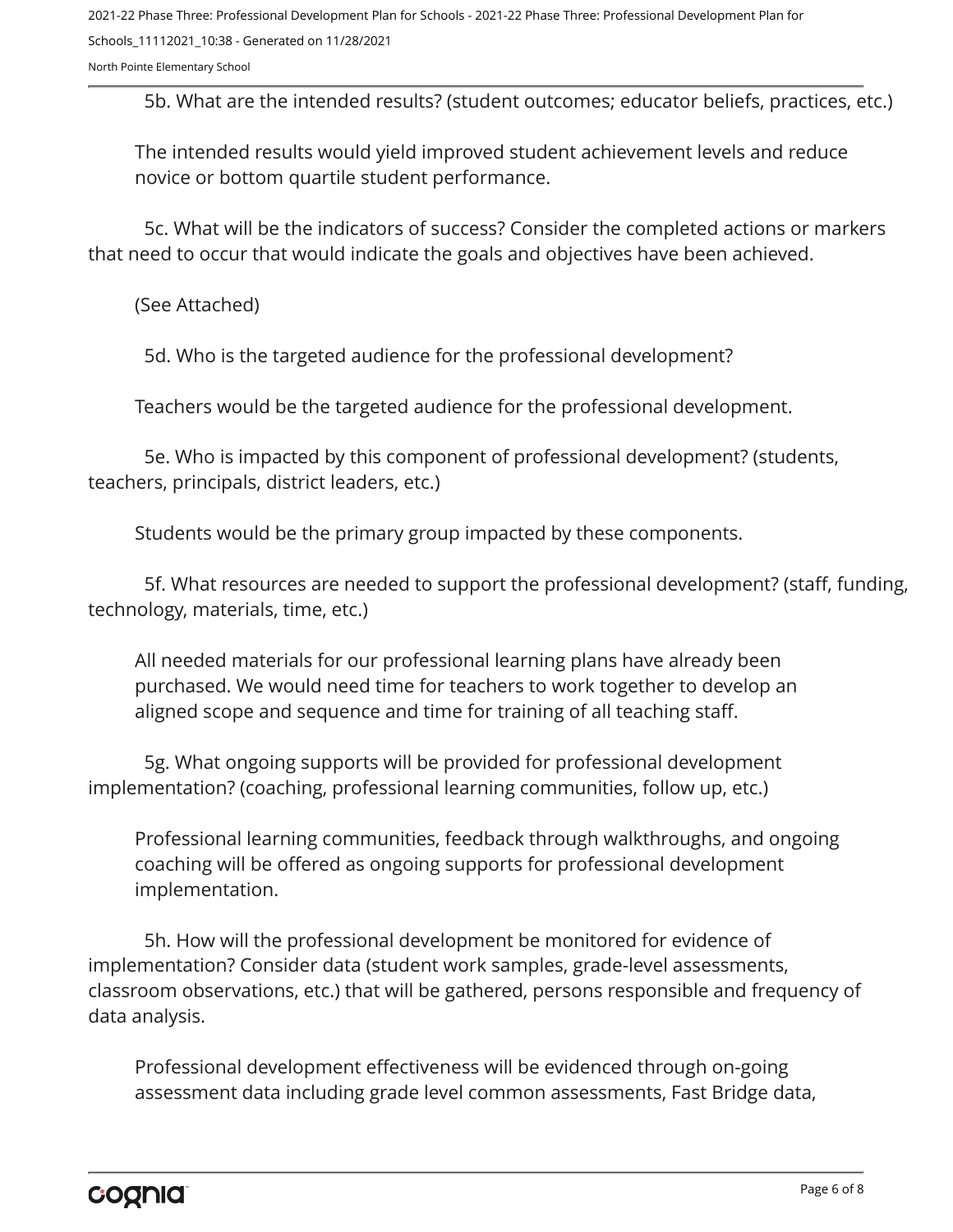2021-22 Phase Three: Professional Development Plan for Schools - 2021-22 Phase Three: Professional Development Plan for Schools\_11112021\_10:38 - Generated on 11/28/2021

North Pointe Elementary School

district CASE assessments, STAR assessments, and KPREP data. In addition, walkthrough observations will be utilized to monitor implementation.

6. Optional Extension: If your school has identified additional professional development priorities that you would like to include, you may upload an attachment with the answers to question 3 and a-h as seen in questions 4 and 5. If you do not wish to include an optional extension, please list N/A in the space provided below.

NA